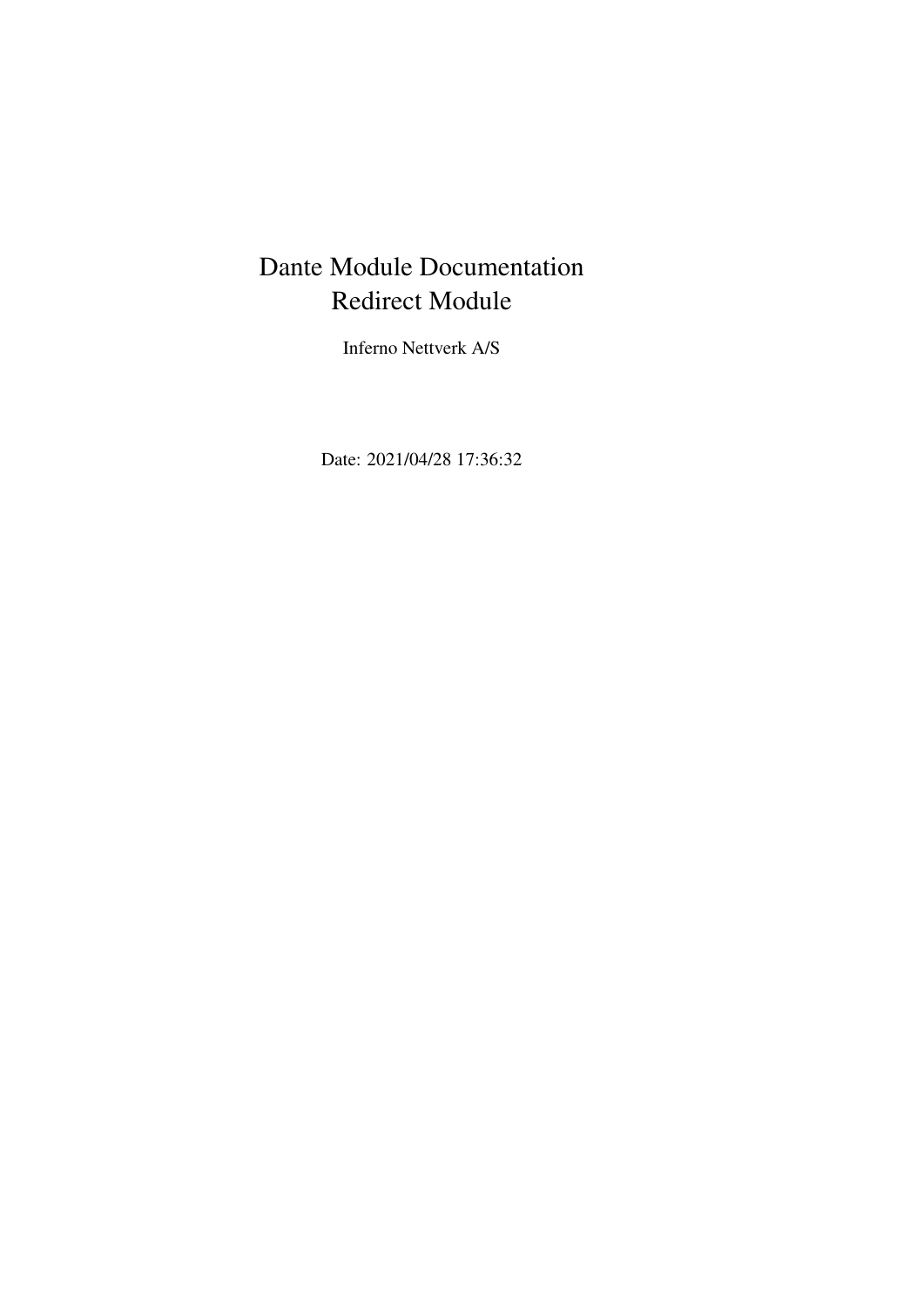# 1 Description

The *Redirect* module gives control over both where client requests and replies will end up, and what addresses and port ranges the *Dante* server will use on behalf of the clients for outgoing connections.

The module can be used to redirect client connections from one address to another, which can be useful in cases where clients should use a local web-proxy instead of communicating directly with external web servers.

It can also be used to restrict the port ranges used by the *Dante* server, which can be useful in cases where a firewall needs to know which port ranges the *Dante* SOCKS server will use.

Additionally, it can be used to make the IP-address the *Dante* server will use when connecting to a remote server be chosen based on the IP-address of each connecting client, or even the username, if username-based authentication is configured.

# 2 Syntax

The syntax of the redirect statement is as follows:

redirect from: <address> to: <address>

It is not necessary to specify both, but at least one of the from or to keywords is needed.

Here address can be an address in any format supported by *Dante*. See *sockd.conf(5)* for more information about this.

If the to address does not contain a port-specifier, the *Dante* server will use the same port as the original socks-request, where applicable. This also makes it possible to redirect all connections for one host to another, without having to specify one redirect statement for each port number.

# 3 Semantics

The redirect statement can be used in both *client-rules* or*socks-rules*. See *sockd.conf(5)* for more information about the different rule types.

*Note that a redirection set in a* client-rule *is not necessarily inherited by a later* socks-rule*. Whether it is or not depends on the command used in the* socks-rule*.*

For some commands, such as *connect*, inheritance makes sense, while for others, such as *bind*, this does not make sense, and there is no inheritance applied by the *Dante* server. The section listing the semantics of each *redirect* application lists the commands for which a redirection setting is inherited.

*The intent is that redirection will be inherited where it makes sense.*

The meaning of to and from varies depending on which SOCKS command the redirect statement applies to.

The next section details the semantics of *redirect*, based on the command used (with the corresponding protocol in parenthesis).

#### 3.1 **bind (protocol: tcp)**

from is the address when doing bind on behalf of a client. to is ignored.

*Redirection is not inherited from* client-rule*s.*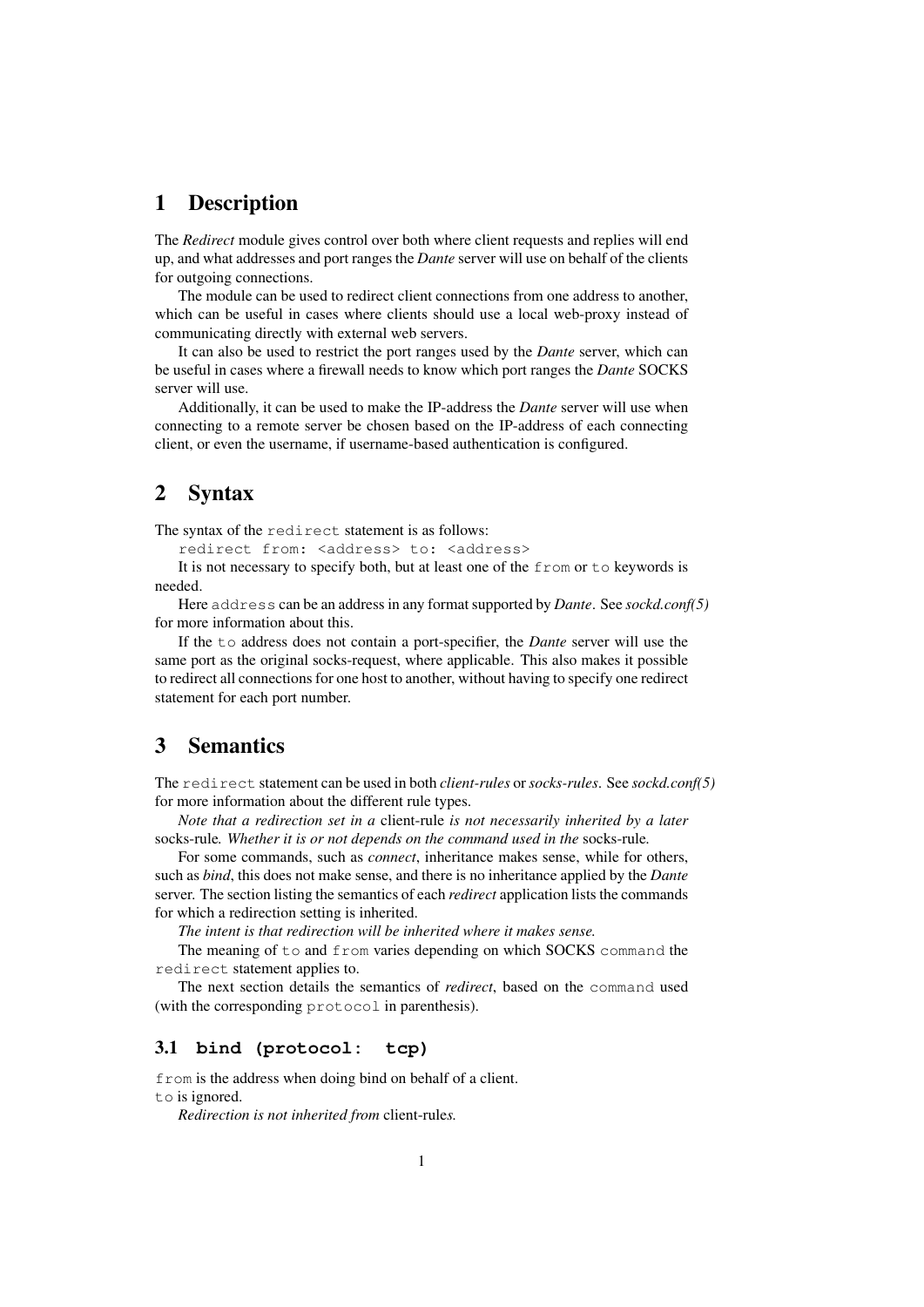## 3.2 **bindreply (protocol: tcp)**

from *is the address the client is told the bindreply connection is from.* to *is the address to send the bindreply connection to (only applicable if using the bind extension).*

*Redirection is not inherited from* client-rule*s.*

#### 3.3 **connect (protocol: tcp)**

from *is the address to use on behalf of the client for making the connection.* to *is the address to connect the client to.*

*The redirection* from *address is inherited from* client-rule*s.*

#### 3.4 **udpassociate (protocol: udp)**

from *is the address to use on behalf of the client for sending UDP packets.* to *is the address to send packets from the client to.*

*The redirection* from *address is inherited from* client-rule*s.*

# 3.5 **udpreply (protocol: udp)**

from *is the address to tell the client the reply is coming from.* to *is the address to send the reply to.*

*Redirection is not inherited from* client-rule*s.*

# 4 Examples

*This section shows several examples of how the* redirect *module can be used.*

#### 4.1 Redirecting web-requests to a web proxy

*The below rule redirects clients from the* 10.0.0.0/24 *network that want to connect to the http port of any address to the address* squid.example.com*, port* 3128*.*

```
socks pass {
   from: 10.0.0.0/24 to: 0.0.0.0/0 port = http
  command: connect
  redirect to: squid.example.com port = 3128
}
```
## 4.2 Limiting the port ranges used by the *Dante* server

*The next rule makes the server limit itself to using ports above* 32768 *on the interface* de1 *when sending out packets on behalf of the clients on the* 10.1.1.0/24 *network.*

```
socks pass {
   from: 10.0.0.0/24 to: 0.0.0.0/0
   redirect from: de1 port > 32768
}
```